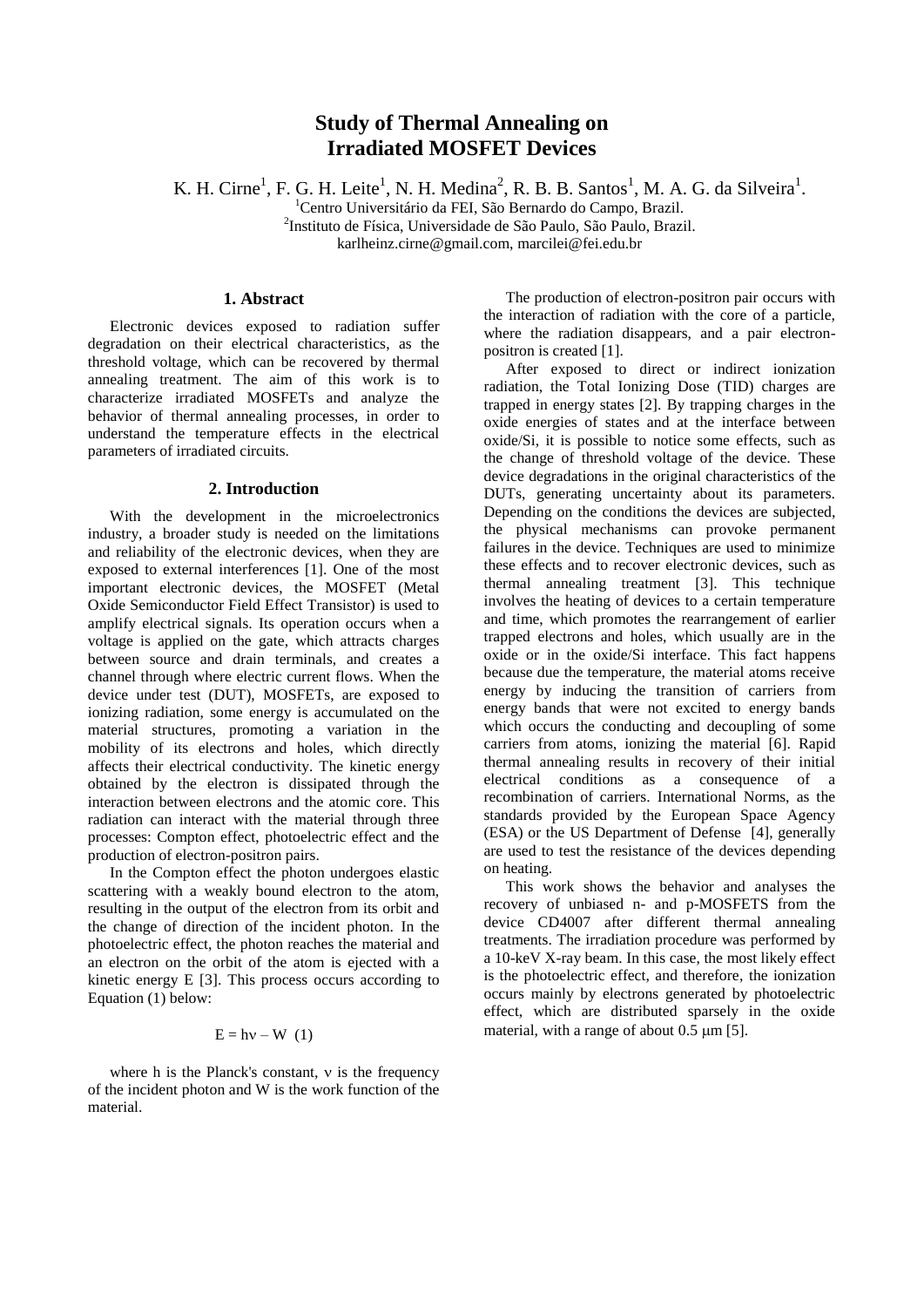## **3. Experiment**

 The epoxy layer of the integrated circuit was removed to eliminate a barrier between the device and radiation as it is shown on Fig. 1. Thus, it is possible to define more precisely the accumulated dose on the device.



*Fig. 1 - Detail of the Integrated Circuit CD4007 used on the experiments, after the removal of the epoxy layer.* 

In order to assess the behavior of the irradiated MOSFETs after thermal annealing, the Integrated Circuit (IC) CD4007, was tested on different conditions. The IC is an inverter that has access to two complementary pairs MOS and a NOT logic gate, which is composed by 3 n-MOS and 3 p-MOS transistors. The X-ray irradiation procedures were performed with a Shimadzu XRD-7000 Diffractometer, as it is shown on Fig. 2, with a 96 rad/s dose rate. It was applied a voltage of 20 kV on the X-ray tube terminals, generating an Xray beam of 10 keV of effective energy. The electrical parameters of the transistors were characterized with an Agilent HP 4156C semiconductor parameter analyzer. The device was characterized previously in order to record the device behavior without radiation degradation.



*Fig. 2 - Detail of the XRD-7000 Diffractometer of the Centro Universitário da FEI.* 

With the purpose to understand the effect of the temperature on the physical mechanisms that would trap the charges in the device, two different experiments were conducted:

I – Rapid Thermal Annealing (RTA): in the first experiment, with rapid thermal treatment, the device has been exposed to 3 successive doses of radiation, and its electrical parameters were measured right after each irradiation stage. Following each stage, the IC was heated in a FANEM 520 stove during a period of one hour, after a cumulative dose of 100 krad, and for two hours, after a cumulative dose of 250 krad. After the final stage of irradiation, having accumulated a total dose of 500 krad, the device remained in the stove for two hours at 100°C.

II – Extended Thermal Annealing (ETA): in the second procedure, with the extended thermal treatment, the device received a total dose of 500 krad in a single irradiation session, and it was maintained at 100°C for 168 hours (1 week). The IC was characterized after each stage of thermal treatment and also one week after the irradiation process.

## **4. Results**

#### **4.1. Results for experiment I**

For the first experiment, with the rapid thermal treatment, Fig. 3 and Fig. 4 present the resulting  $I_{DSX}V_G$ characteristics curves for nMOS and pMOS transistors. Threshold voltages before and after the RTA processes are presented in Table 1. After thermal treatment, the threshold voltage almost returned to its pre-radiation value for the n-MOSFET. In this case, energy provided to the trapped charges in the devices oxides and interfaces increased the rate of recombination, accelerating recovery.



*Fig.*  $3 - n$ *-MOS*  $I_{DS}xV_G$  *curves for different accumulated doses and thermal annealing treatment periods.*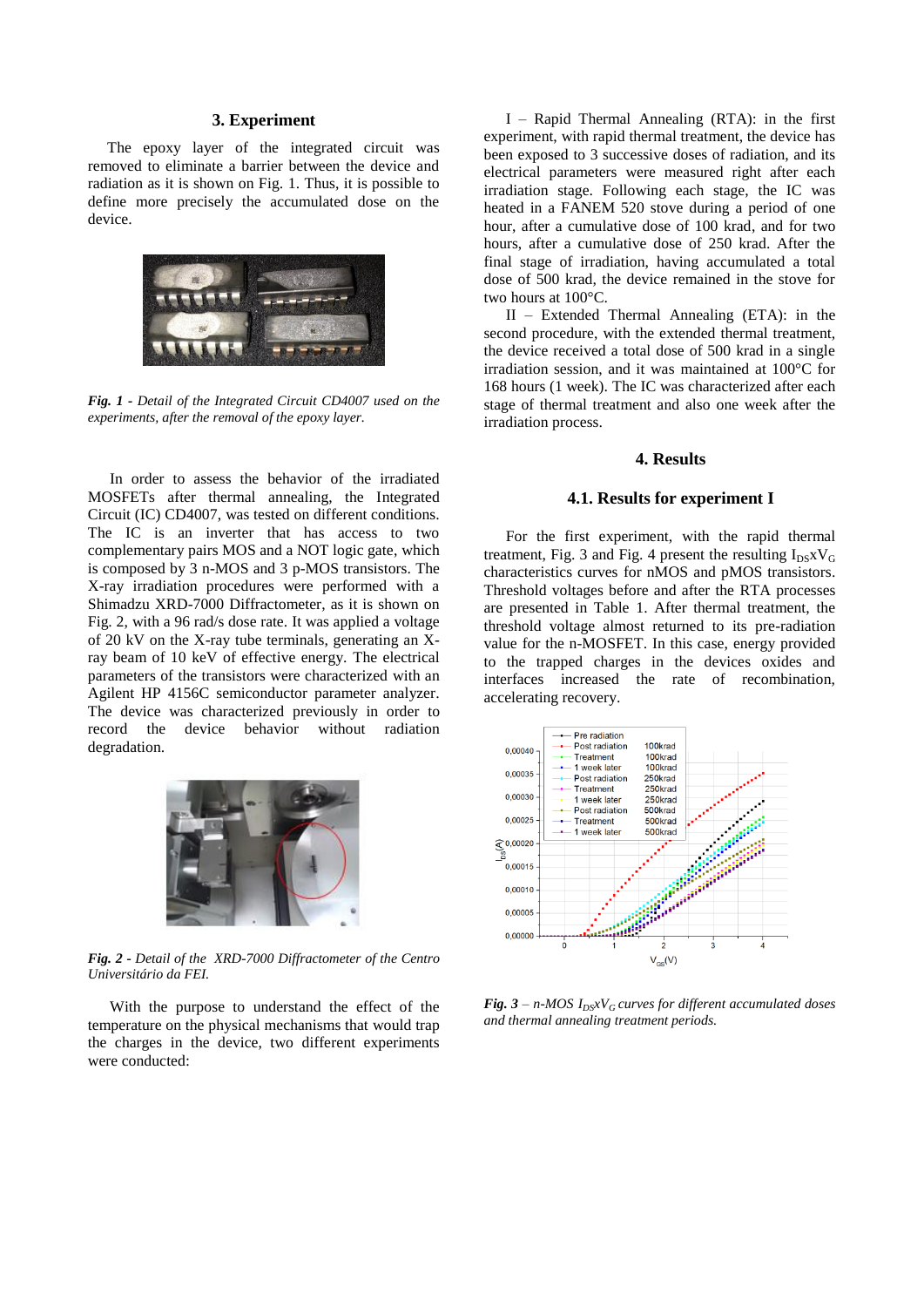*Table 1- Threshold Voltage of n-MOS transistor for accumulated doses of 100 krad, 250 krad and 500 krad, and different thermal annealing periods. Room Temperature (A) refers to an ambient temperature of 25ºC; Before Rapid Thermal Annealing (B) is about the moment after the radiation procedure; After Rapid Thermal Annealing (C) refers right after one or two hours of rapid thermal treatment; 168 hours later (D) are the results after one week of the experiment, when the device reaches its permanent state and its electric parameters stabilize.*

|                            | Threshold Voltage (V) |                                                       |                                            |                              |  |  |
|----------------------------|-----------------------|-------------------------------------------------------|--------------------------------------------|------------------------------|--|--|
|                            | n type                |                                                       |                                            |                              |  |  |
| Accumulated<br>Dose (krad) | Room<br>Temp.<br>(A)  | <b>Before</b><br>Rapid<br>Thermal<br>Annealing<br>(B) | After Rapid<br>Thermal<br>Annealing<br>(C) | 168<br>hours<br>later<br>(D) |  |  |
| Pre<br>radiation           | 1.480                 |                                                       |                                            |                              |  |  |
| 100                        | 0.780(2)              | 0.415(2)                                              | 1.085(3)                                   | 1.105(3)                     |  |  |
| 250                        | 0.400(2)              | 1.165(4)                                              | 1.325(4)                                   | 1.315(4)                     |  |  |
| 500                        | 0.980(2)              | 0.650(3)                                              | 1.155(4)                                   | 1.200(3)                     |  |  |



*Fig.4* – *p-MOS*  $I_{D}$ *sxV<sub>G</sub>* curves for different accumulated doses *and thermal annealing treatment periods.*

*Table 2- Threshold Voltage of p-MOS transistor for different accumulated doses and thermal annealing periods.*

|                            | p type              |                                                |                                        |                       |  |
|----------------------------|---------------------|------------------------------------------------|----------------------------------------|-----------------------|--|
| Accumulated<br>Dose (krad) | Room<br>Temperature | <b>Before</b><br>Rapid<br>Thermal<br>Annealing | After<br>Rapid<br>Thermal<br>Annealing | 168<br>hours<br>later |  |
| Pre radiation              | $-1.310$            |                                                |                                        |                       |  |
| 100                        | $-2.815$            | $-3.005$                                       | $-3.150$                               | $-3.035$              |  |
| 250                        | $-3.690$            | $-2.980$                                       | $-3.970$                               | $-3.970$              |  |
| 500                        | $-4.100$            | $-3.800$                                       | $-5.000$                               | $-5.025$              |  |

 The results presented in Table 2 indicate that the damage on the p-MOSFETs, due to irradiation, could not be recovered with thermal annealing. In fact, thermal annealing even worsened the parametric degradation.

#### **4.1. Results for experiment II**

For the second experiment, with the extended thermal treatment (ETA), the resulting  $I_{DS}$  x  $V_G$ characteristic curves for nMOS and pMOS transistors are presented on Fig. 5 and Fig. 6. Threshold voltages before and after the thermal annealing process are presented in Table 3.



*Fig.*  $5 - n$ -MOS  $I_{DS}xV_{GS}$  curves for an accumulated dose of *500 krad and after one week of thermal annealing treatment.*